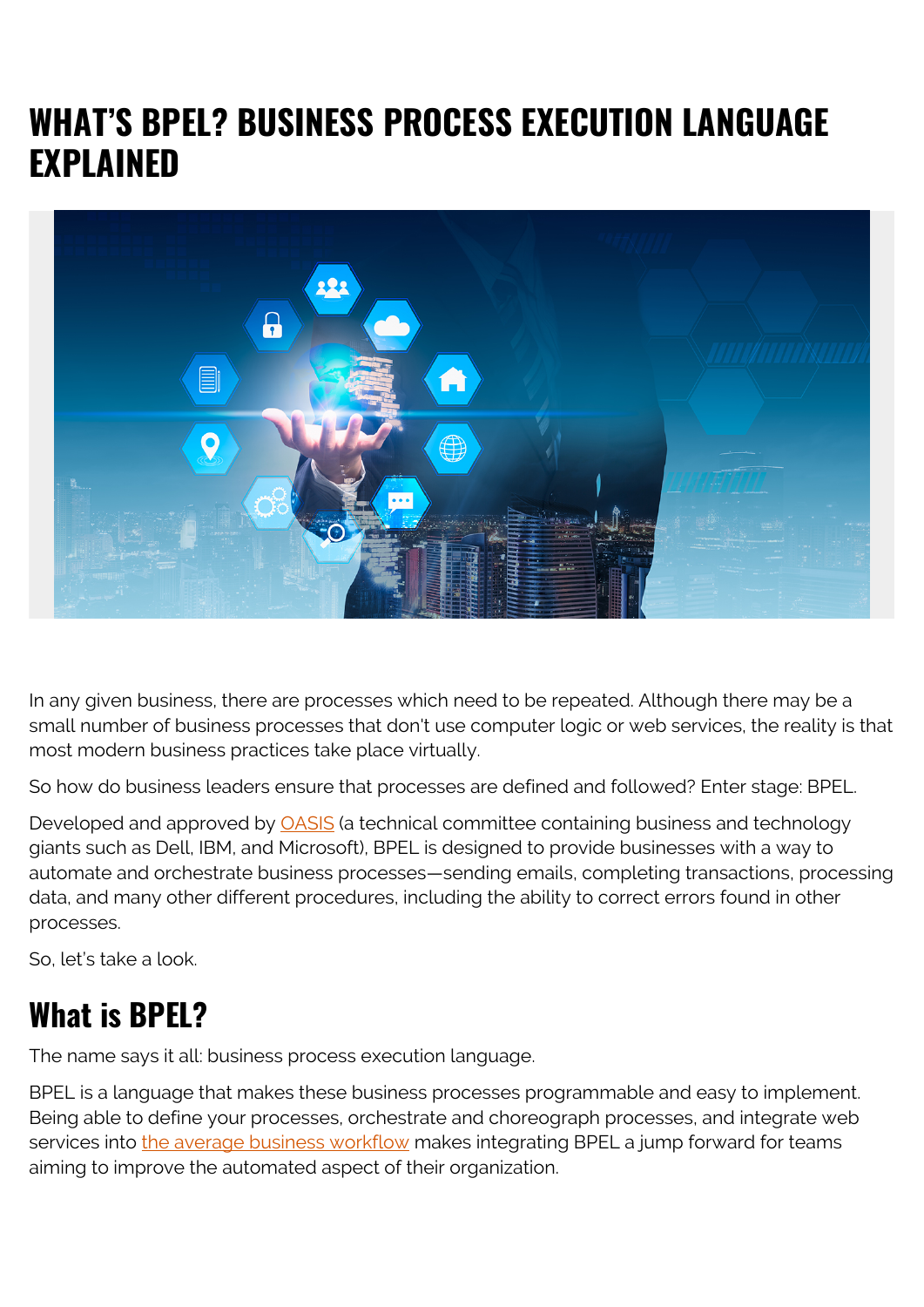# **The birth of BPEL**

Developed in 2001 by IBM and Microsoft, Business Process Execution Language was designed to combine two now defunct XML languages: IBM's [WSFL](https://xml.coverpages.org/WSFL-Guide-200110.pdf) and Microsoft's [Xlang](https://github.com/Microsoft/xlang). These languages were used for programming in the large and served similar purposes in the business context.

Although Microsoft initially intended to carry out this process on their own with the development of [XLANG/s](https://docs.microsoft.com/en-us/biztalk/core/xlang-s-language), the two companies joined forces to create an XML language which would take the market by storm.

#### **Business Process Execution Language version 1.0/1.1**

The two companies developed and named the resulting programming language "BPEL4WS"—short for Business Process Execution Language for Web Services. This name would be later abandoned, but the initial BPEL4WS was a big step in the direction of creating a programming in the large language that would dominate the market.

### **Business Process Execution Language 2.0**

Throughout the years, additional teams have contributed to the Business Process Execution Language project, including SAP and Adobe Systems.

The most recent version of BPEL (WS-BPEL 2.0) was released in 2007. SAP would go on to create the Business Process Execution Language for People (BPEL4People) to explain the benefits BPEL and web services can be combined with human interactions.

# **Components of BPEL**

The ease of integrating BPEL within your organization allows for enterprise-scale automation of services, including external process through Web services.

When originally designed, the team behind BPEL intend to fulfill 10 design goals:

- Define business processes through web services to help them interact with external entities
- Use an XML-based language to fulfill all business needs
- Build web services [orchestration capabilities](https://blogs.bmc.com/blogs/autonomous-data-and-application-workflow-orchestration/) into the language as abstract and executable business processes
- Regimes that are both hierarchal and graph-like to reduce fragmentation
- Data manipulation and analysis functionality is built into the language
- Supports an identification mechanism
- Creation and termination of processes in the basic lifecycle mechanism
- Define a transaction model that includes techniques such as compensation actions and scoping
- Web services is the underlying model
- All functionality builds on and adds to the web services standard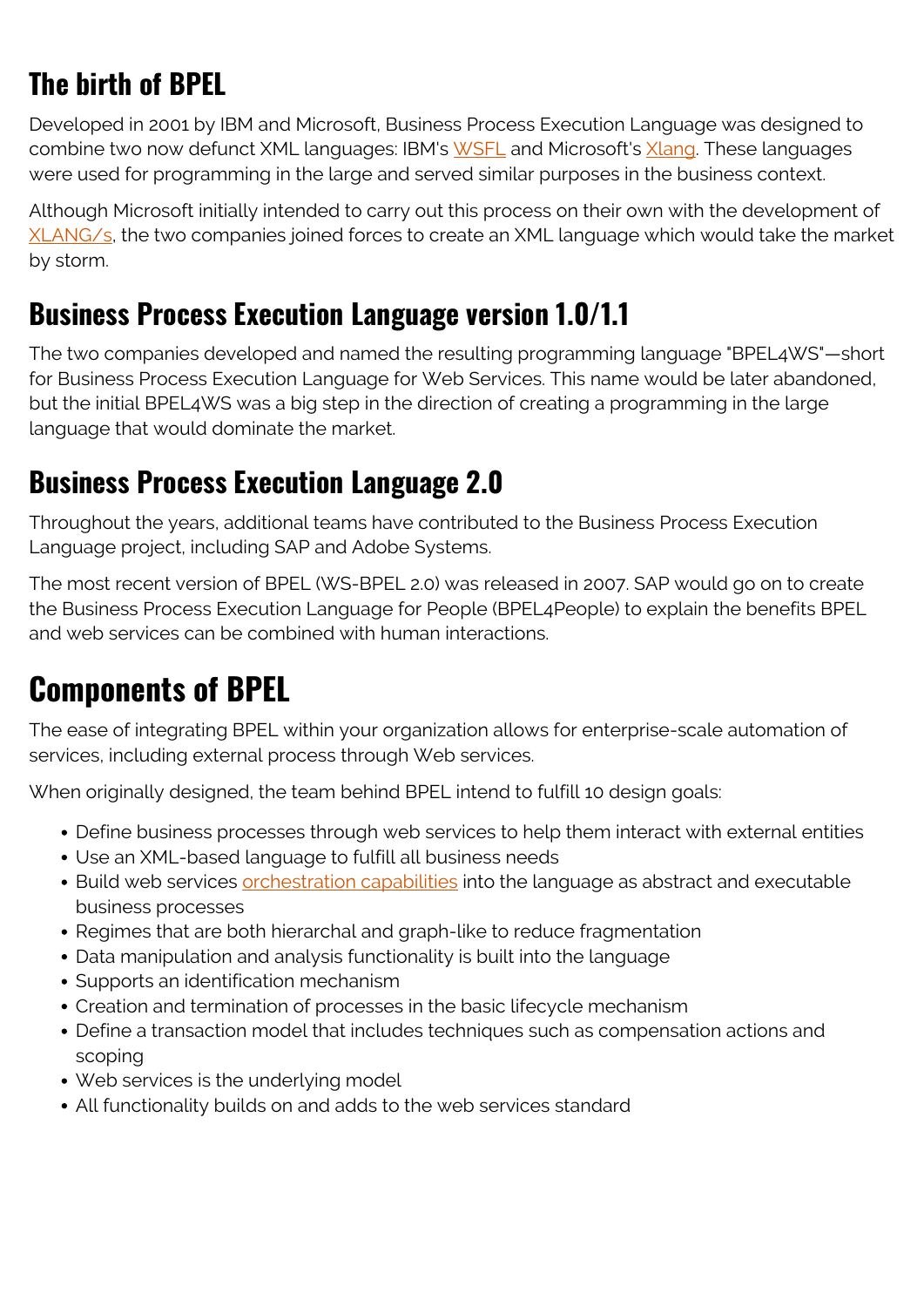

BPEL example workflow (*[Source](http://sse.cs.ucl.ac.uk/omii-bpel/docs/architecture.html)*)

Because of these 10 aims, BPEL (particularly the 2.0 version) was designed to be an orchestration language—not a choreography language like [Xlang](https://github.com/Microsoft/xlang) and the initial BPEL4WS creation.

The additional benefits that BPEL brings to a company through these 10 aims include:

- Large scale automation
- Orchestration of automated processes
- Easy to integrate web services

*(Compare [automation & orchestration.](https://blogs.bmc.com/blogs/it-orchestration-vs-automation-whats-the-difference/))*

#### **BPEL and orchestration**

BPEL orchestrates processes, resulting in three distinct benefits for businesses:

- Data and services are easier to access
- The business becomes more agile
- Inexpensive to integrate new services is inexpensive

When your organization can access many internal and external services, BPEL can take all the data and make it readily available to you from a centralized location.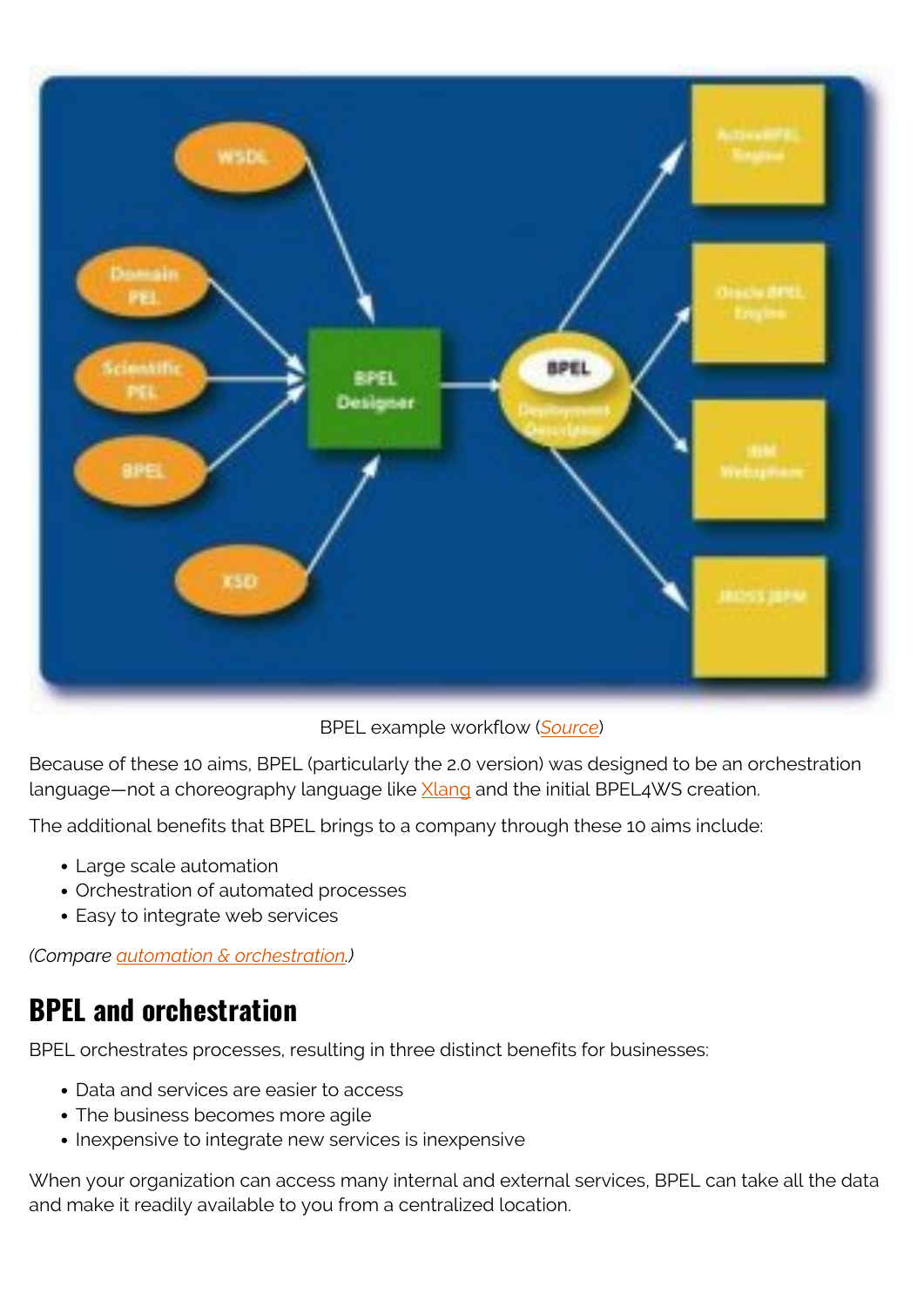Using external web services actually adds to the overall automation process—web services handle both abstract business and executable business processes, allowing your staff to spend more human hours on what you need them to.

Similarly, new aspects of [the infrastructure can be immediately integrated](https://blogs.bmc.com/blogs/it-infrastructure-automation/) with BPEL and web services, allowing large scale improvements to business process.

Whenever new applications or infrastructure is added, they can be immediately integrated with new process descriptions. Large scale changes cause problems for many organizations, but the BPEL process management is there to make the process as painless as possible.



*Orchestration in action [\(Source\)](https://www.tutorialspoint.com/bpel/bpel_introduction.htm)*

## **BPEL use cases**

Suggested use cases for WS-BPEL/Business Process Execution Language of other versions can be found on the [OASIS Open website.](https://www.oasis-open.org/committees/tc_home.php?wg_abbrev=wsbpel-uc)

### **BPEL & Salesforce**

When [Salesforce](https://www.salesforce.com/) needs to interact with the head CRM application, BPEL can be used to automatically communicate between the BPEL powered execution environment (or the engine and the platform) and allow for proper application integration.

### **BPEL & data manipulation**

BPEL is perfect for [data collection and manipulation](https://blogs.bmc.com/blogs/data-normalization/). The use case provided by OASIS allows for a number of functions, including: